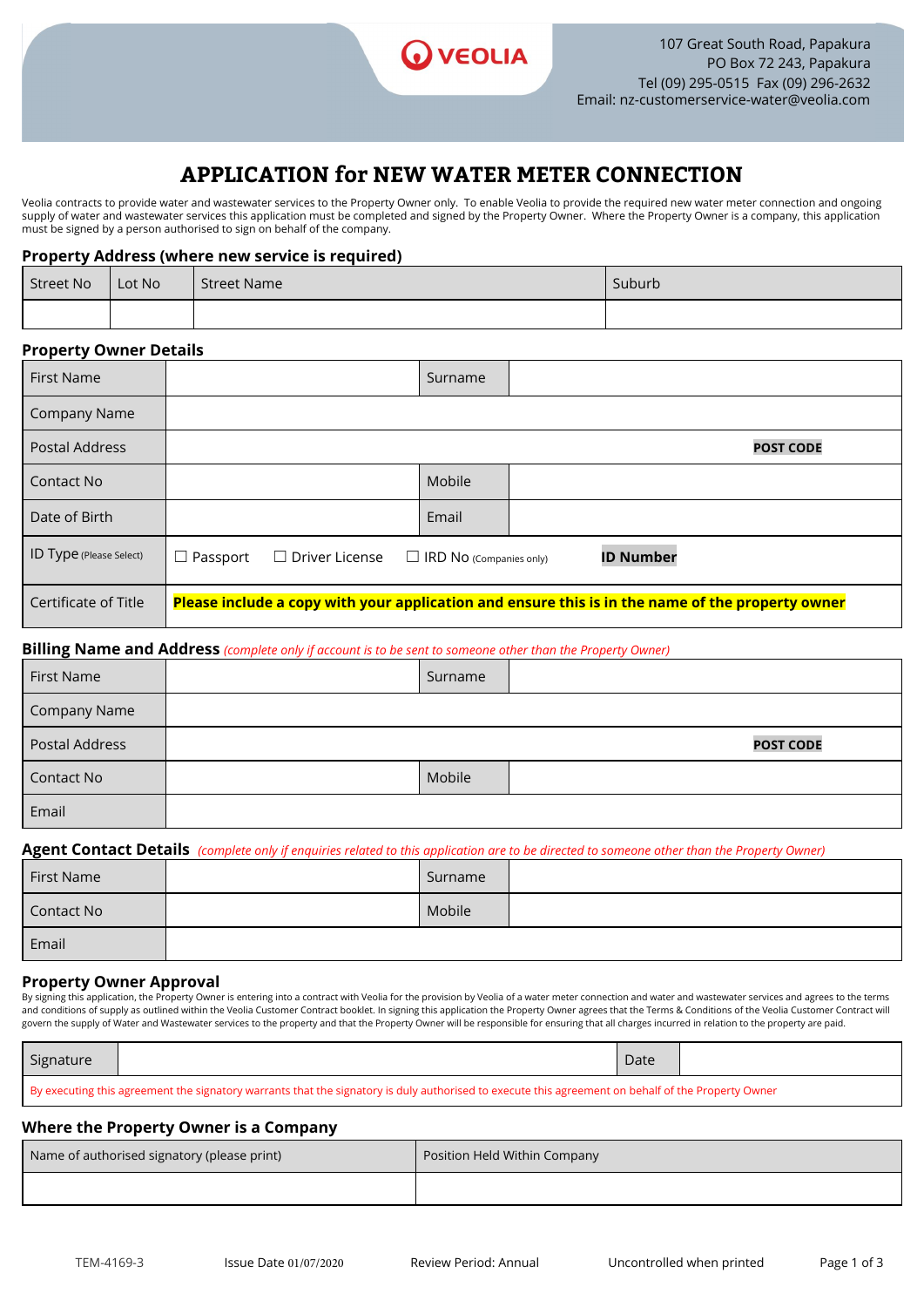

|                                                                                          | <b>NEW WATER METER CONNECTION TYPE REQUIRED</b>                                                                                                                       |
|------------------------------------------------------------------------------------------|-----------------------------------------------------------------------------------------------------------------------------------------------------------------------|
|                                                                                          | Please note the standard water meter size for a single residential unit is 20 millimetres<br>Please refer to the current Charges on our Website for connection costs. |
|                                                                                          | AN INVOICE WILL BE ISSUED ON RECEIPT OF THE COMPLETED APPLICATION AND MUST BE PAID BEFORE THE INSTALLATION WILL BE SCHEDULED                                          |
|                                                                                          | Residential - meter only installation (service lead has been installed by the Developer as part of the Subdivision)                                                   |
| Residential - meter and service lead installation                                        |                                                                                                                                                                       |
| Commercial / Industrial / Rural - meter and service lead installation                    |                                                                                                                                                                       |
|                                                                                          | Meter Connection Size __________ mm                                                                                                                                   |
|                                                                                          | Backflow Prevention Type _________                                                                                                                                    |
|                                                                                          |                                                                                                                                                                       |
| Please confirm for meter and service lead installation type:                             |                                                                                                                                                                       |
|                                                                                          | a scalable A3 plan clearly showing the preferred meter location outside the property boundary has been provided with the application                                  |
|                                                                                          | a marker peg (with blue indicator) is installed in the required location, or will be installed prior to our Installation Team arriving onsite                         |
| Please confirm for all installation types:                                               |                                                                                                                                                                       |
|                                                                                          | the requested location of the water meter is clear of any obstruction and/or building material or debris                                                              |
| a copy of ID is attached (not required for company IRD number)                           |                                                                                                                                                                       |
| $\sqcup$<br>a copy of the Certificate of Title is attached                               |                                                                                                                                                                       |
| $\Box$ IGC's Applicable<br><b>Documents Received:</b><br>$\Box$ Application<br>$\Box$ ID | □ IGC's Not Applicable<br>$\Box$ Paid by Developer<br>$\Box$ Site Plan<br>$\Box$ CT                                                                                   |
| <b>Connection Type:</b>                                                                  |                                                                                                                                                                       |
| $\Box$ Water and wastewater connection                                                   | $\Box$ Water only connection<br>$\Box$ Wastewater only connection                                                                                                     |
| <b>Invoice Details:</b>                                                                  |                                                                                                                                                                       |
| Connection Type:                                                                         | Meter only installation / Meter and service lead installation<br>$\updownarrow$                                                                                       |
| Invoice number: ___________________________                                              | Date Paid: ___________________                                                                                                                                        |
| Infrastructure Growth Charge (if applicable)                                             |                                                                                                                                                                       |
| Invoice number: _________________________                                                | Date Paid: __________________                                                                                                                                         |
|                                                                                          |                                                                                                                                                                       |
| Meter Number                                                                             | Date Installed                                                                                                                                                        |
| Meter Reading                                                                            | Meter Size                                                                                                                                                            |
| Meter Location                                                                           | <b>IGC Invoice No</b>                                                                                                                                                 |
| WQ Zone                                                                                  | WQ Sub Zone<br><u> 1980 - Johann Barbara, martxa alemaniar a</u>                                                                                                      |
|                                                                                          |                                                                                                                                                                       |
| TEM-4169-3<br>Issue Date 01/07/2020                                                      | Uncontrolled when printed<br>Review Period: Annual<br>Page 2 of 3                                                                                                     |
|                                                                                          |                                                                                                                                                                       |